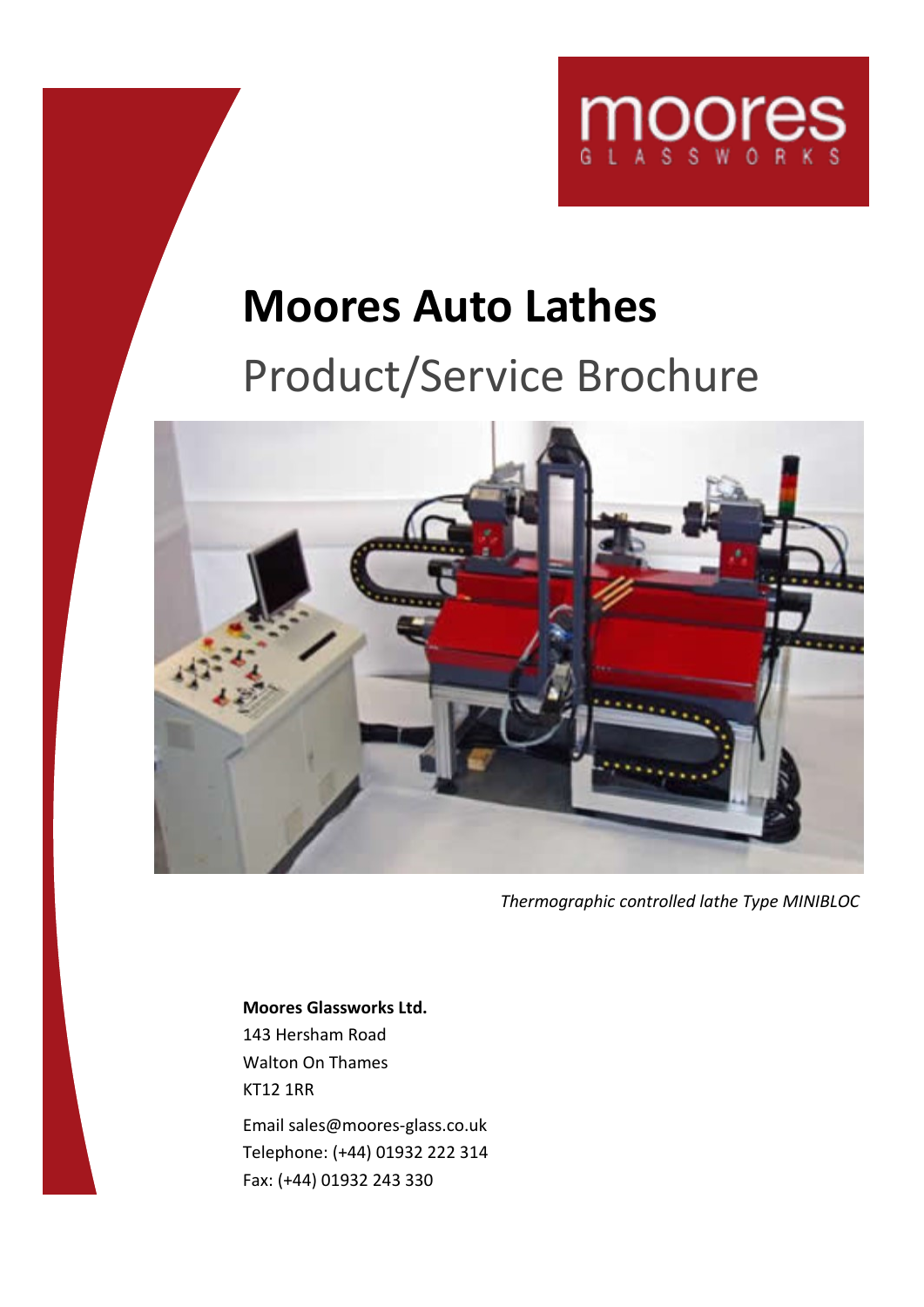

## **Services**

- production unit specializing in glass and quartz hot forming operations
- glassblowing and engineering team at your service
- manufacturer of machines for glass and quartz hot forming processes
- exporting company located in the heart of Europe

## **Moores Equipment offers a unique and exclusive service to its customers.**

- We quote a price for your part / product to be programmed into our machine and samples produced. This enables you to see the quality also the cycle times.
- On approval of samples we quote you a price for us producing the product on our lathes.
- Finial Option we quote a price for supplying a fully auto lathe that can produce your parts.

## **Specialized design office**

- Glass products development
- Process Development
- Special machines design
- Programming of customer's equipment Feasibility study

## **Go to web link below for full details**

www.moores-equipment.com



*Inside forming tool holder / no driving unit / no edge forming too unit*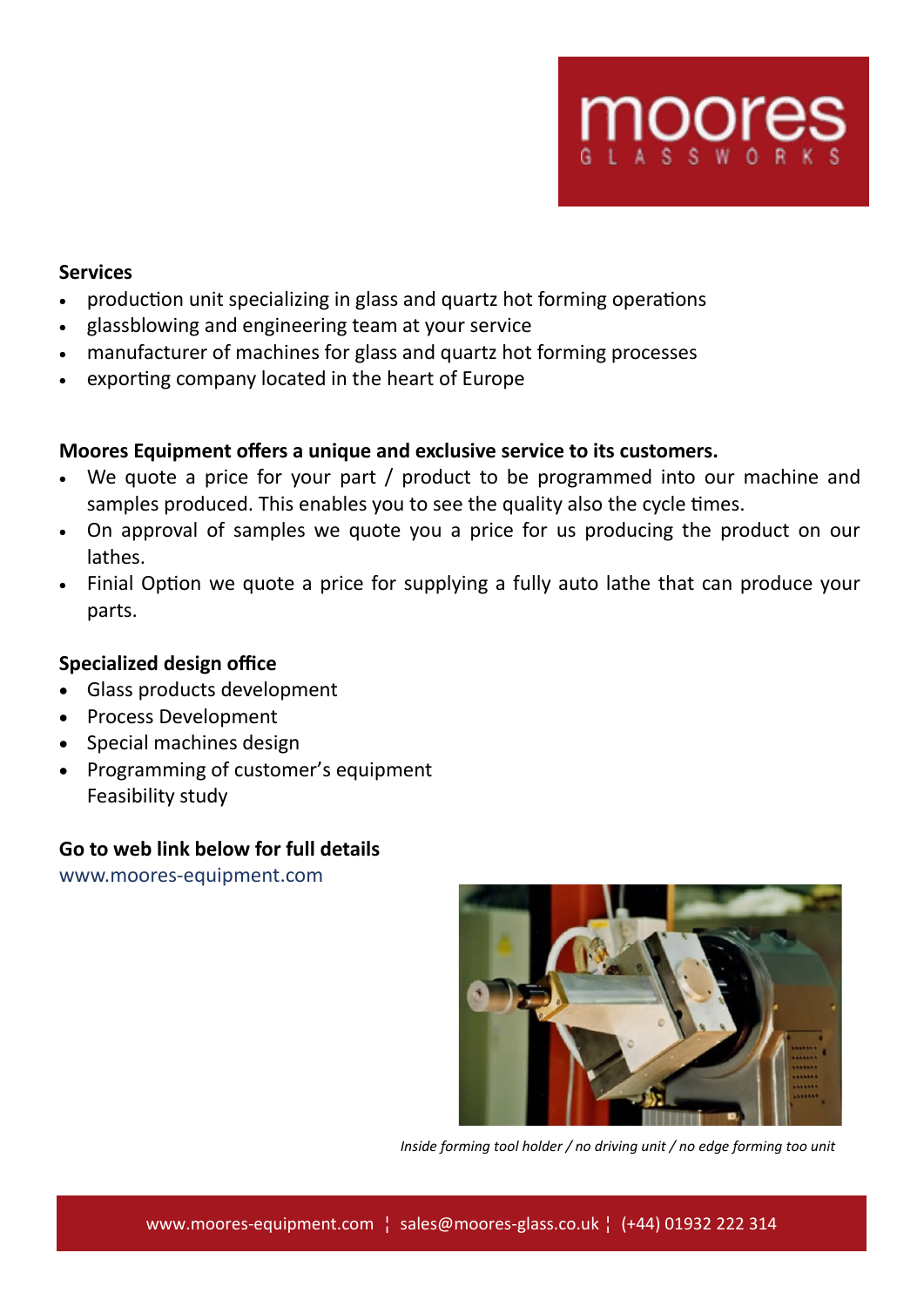

## **Overview**

The thermographically controlled lathes manufactured by Moores Equipment are high technology production machines which are fully automated producing a wide range of glass and quartz products by hot forming operations. From tubes or rods, these machines can shape by using any combination of forming, pushing, pulling, blowing, sealing, collapsing or centrifugal operations, providing a very high dimensional accuracy.

Thanks to a teaching system, programming of the equipment is quick, simple and userfriendly. Another advantage is the flexibility. As no mechanical setup is required, only a few minutes are required to switch from a production to another, making this equipment cost efficient, even for small production batches. It is available in various sizes and includes a set of accessories to fit the widest range of applications.

Auto lathes can be programmed to perform the work of highly skilled craftsmen, which is especially advantageous when manufacturing with high yields, as it allows for consistency and repeatability of quality whilst decreasing labour costs.

These thermographically controlled lathes are fully automated to produce a wide variety of glass and quartz products by hot-forming operations. From tubes or rods, these machines can shape using any combination of forming, pushing, pulling, blowing, sealing, collapsing or centrifugal operations, providing high-dimensional accuracy. Programming the equipment is quick, simple and user-friendly, and the systems are flexible. Since no mechanical setup is required, it takes just a few minutes to switch from one production to another, making the equipment cost-efficient even for small production batches.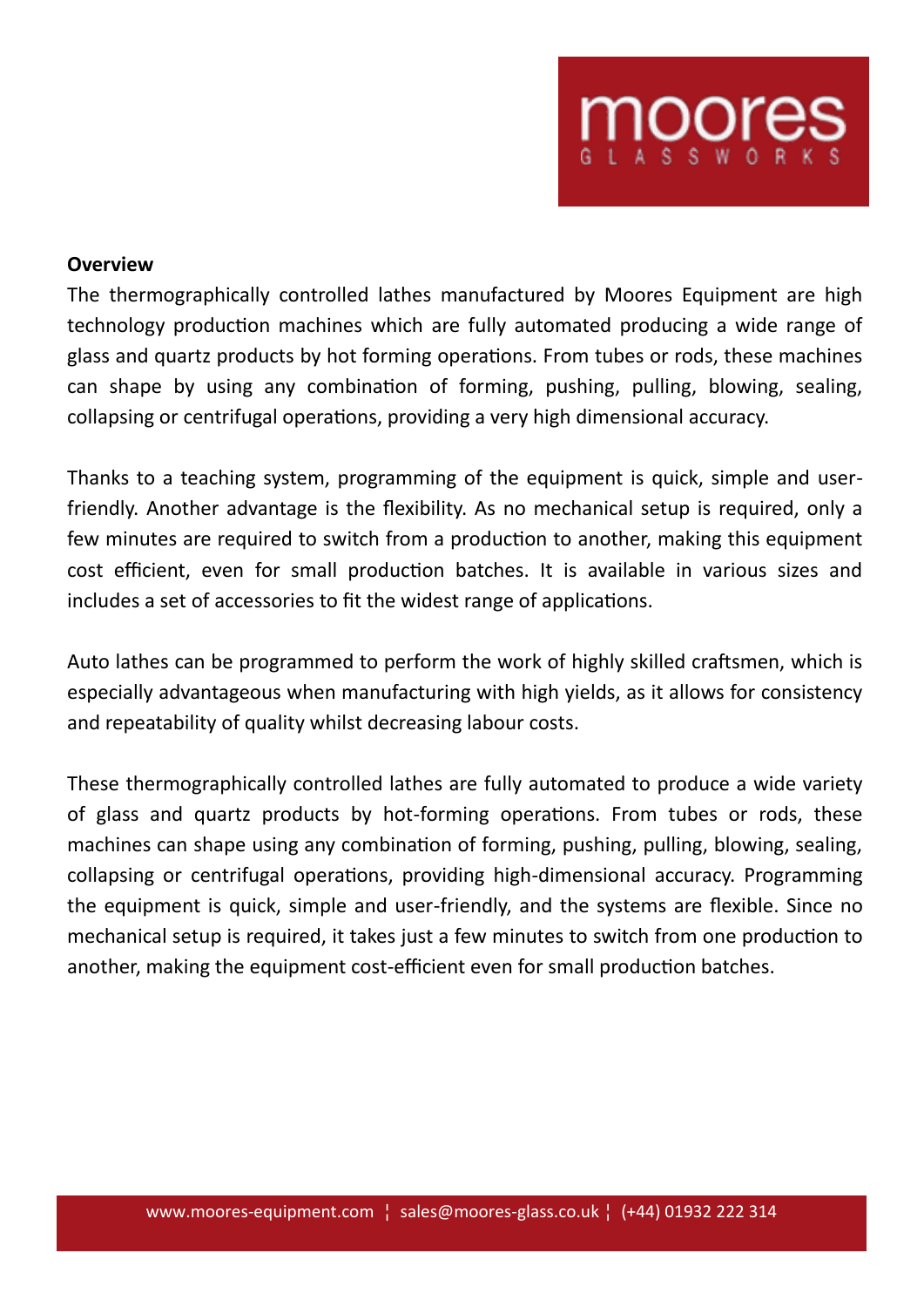

#### **Unique programming tool**

Remote control. Using joysticks, potentiometers and other controls, a glassblower can produce a reference piece on an automatic machine. During this operation, called acquisition, the machine records all actions made by the glassblower, as well as thermographic and dimensional maps. The software analyses all the information recorded during the acquisition, finds correlations between the actions made by the glassblower and the thermographic and dimensional information then automatically generates a production programme. Corrections can be made directly in the program to improve the quality or the production specials.

**As a glassblower works on a manual lathe,** he is working in closed loop. He carries out an operation, looks at the effect of this operation on the glass and consequently decides about his next action. The effect analyzed can be linked to the viscosity of the glass or its shape. This method allows the glassblower to adapt to variations in his working environment (dimensions of tubing, flame power) to produce the same final result from various working conditions.

**These thermographically controlled lathes** are roughly working on the same principle. The embedded thermographic camera continuously measures the temperature profile and the dimensions of the working glass at locations defined by the program and adapt the programmed actions according to the result of these measurements. Taking into account the machine is able to perform these measurements with a far greater accuracy than a glass blower, the final result is also more accurate and repetitive, with tolerances up to ±0.05 millimeter**.**